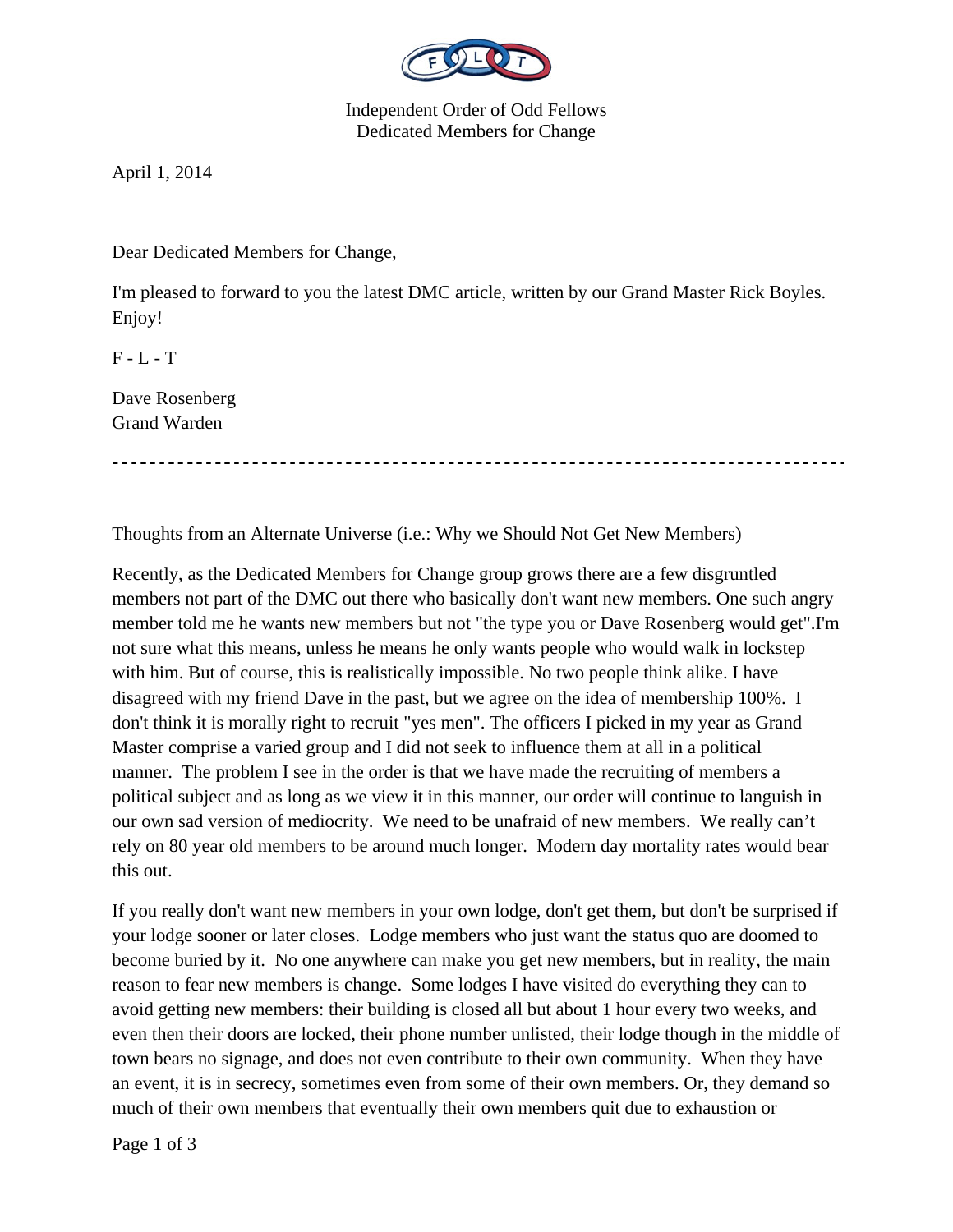

Independent Order of Odd Fellows Dedicated Members for Change

disgust. Some lodges have levels of members, where some of them are held in higher esteem than others; some trustee groups operate in total secrecy behind locked doors. There are ways in which we can improve that basically don't take much energy from each of us but show a willingness to grow. Here are a few examples I have seen:

- 1. Recently, traveling down highway 101, I saw a big billboard from an Elks Lodge advertising right on the highway. They actually listed some lodge events, so evidently were open to "outsiders" checking them out.
- 2. Some of the lodges I have attended have regular dinners for their members at little or no cost, and offer it free for prospective members. If your lodge does not, why not? What is wrong with inviting prospective members in? Most viable lodges have at least \$50,000 in savings, so if this is the case, spending \$200 to hopefully garner a new member or two is well worth it.
- 3. Peter Sellars and the Yerba Buena Lodge have a wonderful event entitled "A Day at the Races" which now attracts 400 people! This is where they go to Golden Gate Fields in the East Bay, and have lunch and watch the horse races. I have been to this twice and it is a great event! Events such as this should be emulated by all of us. If not, why not? Is it that old line, we don't want any of "those types of people"?!
- 4. The Sycamore Lodge in Hayward offers musical events that are open to their members. This is a fun event that actually attracts outsiders to listen to their talented members. I would be willing to bet that other lodges have some talented members as well.
- 5. The Fremont Lodge is currently sponsoring a chess club which has garnered one new member and has every chance of getting more members. Of course, the danger here is that chess players tend to have a certain level of intelligence which could be viewed as threatening at some lodges.
- 6. The Cupertino Lodge has members actively participating in bowling leagues. This makes their members closely knit (although my joke is that they don't want you if you are a poor bowler), but in fact, they maintain a consistent membership because there is something to attract them.
- 7. The Davis Lodge has many active committees which attract members specifically to be on certain committees, which in turn enlivens their lodge as a whole. But of course, the nay-sayers insist that these are "clubs" but the reality is that 150 years ago when lodges were formed they were club-like as well. The reason these seem exceptional now is because for many years lodges have had little or no substance (Gertrude Stein's statement: "there is no there there", is very appropriate). The point being that lodges fail mainly because they fail to have any substance.

In closing, if we want to grow, we need to make sure that our lodges exist for some reason, not just because we glorify friendship love and truth, but also because we offer some reason to have a gathering of happy individuals. Either we want new members or we don't; this is the only